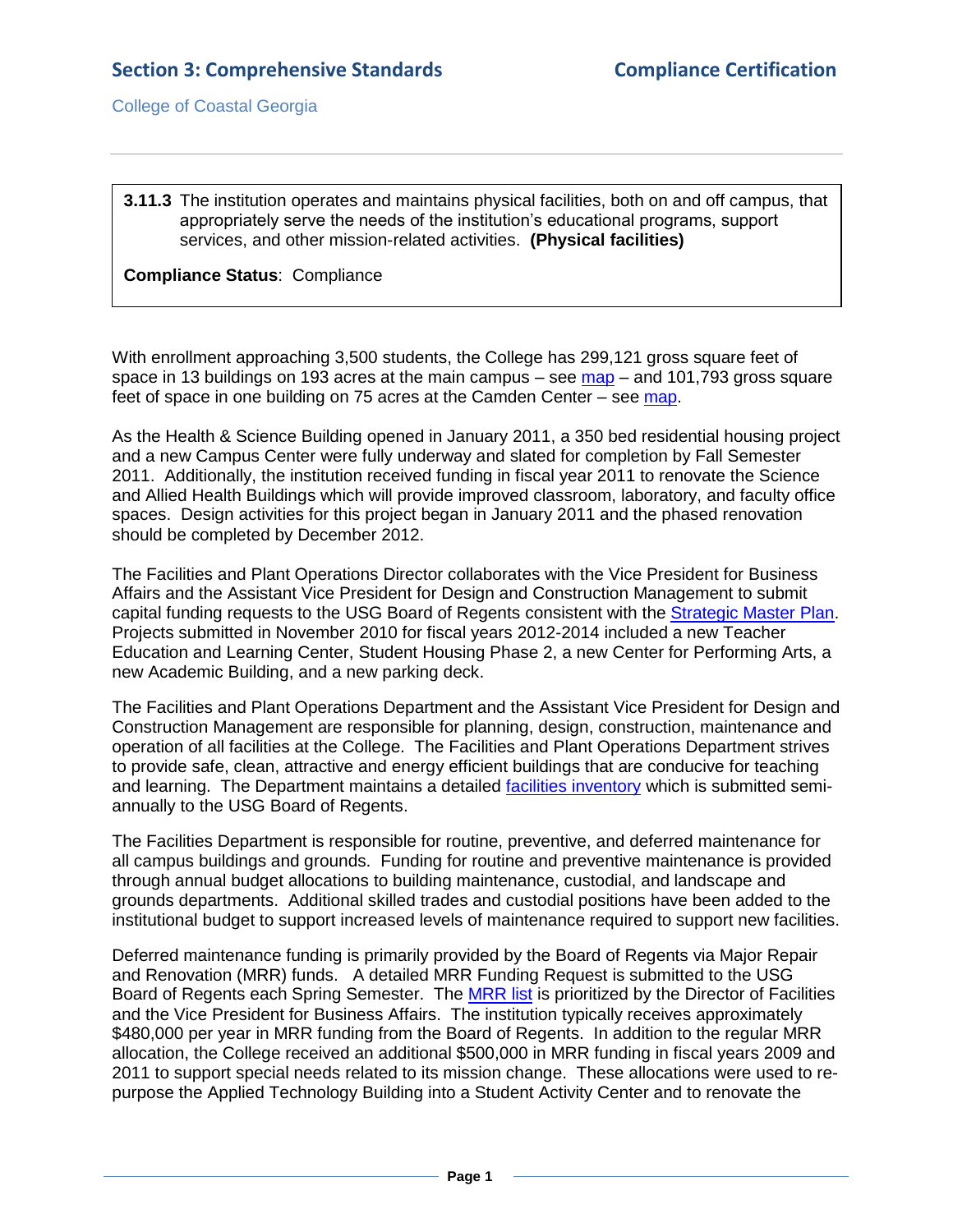College of Coastal Georgia

Hargett Administration Building to provide appropriate and more efficient space for the Offices of the President, Academic Vice President, Business Affairs Vice President, Academic Affairs, Business Services, Human Resources, Advancement, and Institutional Effectiveness.

Facilities maintenance is coordinated with the help of a comprehensive [Maintenance Plan](3.11.3.fMaintenancePlan.pdf#page=1) and automated work order system. Highly specialized maintenance functions involving maintenance and upkeep of elevators, fire alarms and central plant chiller equipment are provided through outsourced companies with professionals specifically trained and equipped for these tasks. Daily routine maintenance tasks are accomplished with the facilities staff. Custodial Services are performed daily or on predetermined schedules. Landscape and hardscape maintenance services are provided on a continuous basis. Some tasks are performed daily and others by request, such as special events and set-ups, which are prioritized and are driven by the customer's request.

Recent special projects to enhance the physical facilities at the College have included:

- The Coffin Building had a comprehensive interior renovation and expansion in 2008 and 2009, which provided classrooms and offices for the new teacher education degree programs, health and fitness areas, and improved locker rooms in support of athletic programs
- The Jones Science Building had a complete mechanical system and restroom renovation in 2008 and 2009
- The Clara Wood Gould Library had restroom renovations and upgrades to meet ADA compliance in 2008; the interior was repainted in 2010
- Six outdated tennis courts were demolished and twelve new tennis courts were completed in December 2010, providing outstanding facilities for the athletic teams, the student body and the community
- A new Pedestrian Mall created in 2010, removing parking and roadways from the center of the campus, now provides a safer and attractive pedestrian friendly environment